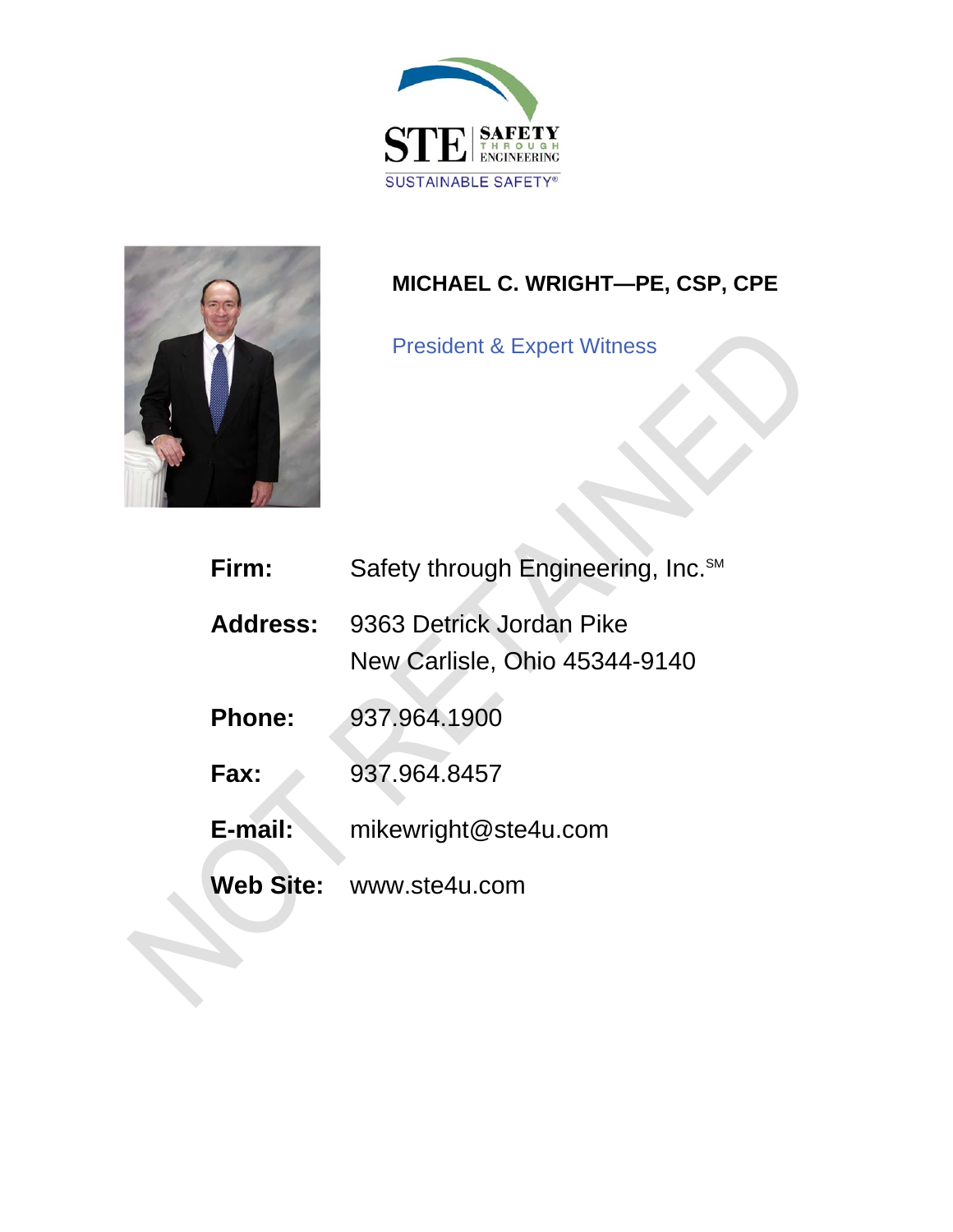### **PROFILE**

Mike Wright's expert witness experience combines a strong blend of defense, plaintiff and OSHA solicitor cases. As a professional structural engineer licensed in 45 states plus the District of Columbia, Mike rounds out his expertise with the licenses of Certified Safety Professional (CSP) and Certified Plant Engineer (CPE), broadening his knowledge and experience with general industry, construction industry and maritime industry.

With over 30-plus years of academic, practical and specialized knowledge in the areas of construction, demolition, engineering, general industry, maintenance, maritime industry, mining operations and safety, Mike's expertise is a definite plus in providing clients with leading-edge information and insight. He understands the multilayered components of an organization—employee workplace activities; facility components; and design, construction, maintenance and demolition activities—enabling him to untangle difficult matters with a clear understanding of the issues involved and the standards that apply.

By completing over 600 hours of specialized safety training, Mike is able to provide in-depth knowledge and hands-on experience in structural engineering, safety, construction and building code requirements. He serves on ANSI and ASTM standards committees and has a thorough knowledge of NESC and NIOSH requirements as well as MSHA Regulations, OSHA Regulations, Directives and Letters of Interpretation. A recognized author, presenter, and trainer, Mike communicates the issues clearly for all to understand.

Mike received his bachelors from Ohio Northern University in Ada, Ohio, and his masters in Structural Engineering from the University of Cincinnati. He is an avid camper and photographer. Mike and his wife, Diana, have five children and three grandchildren.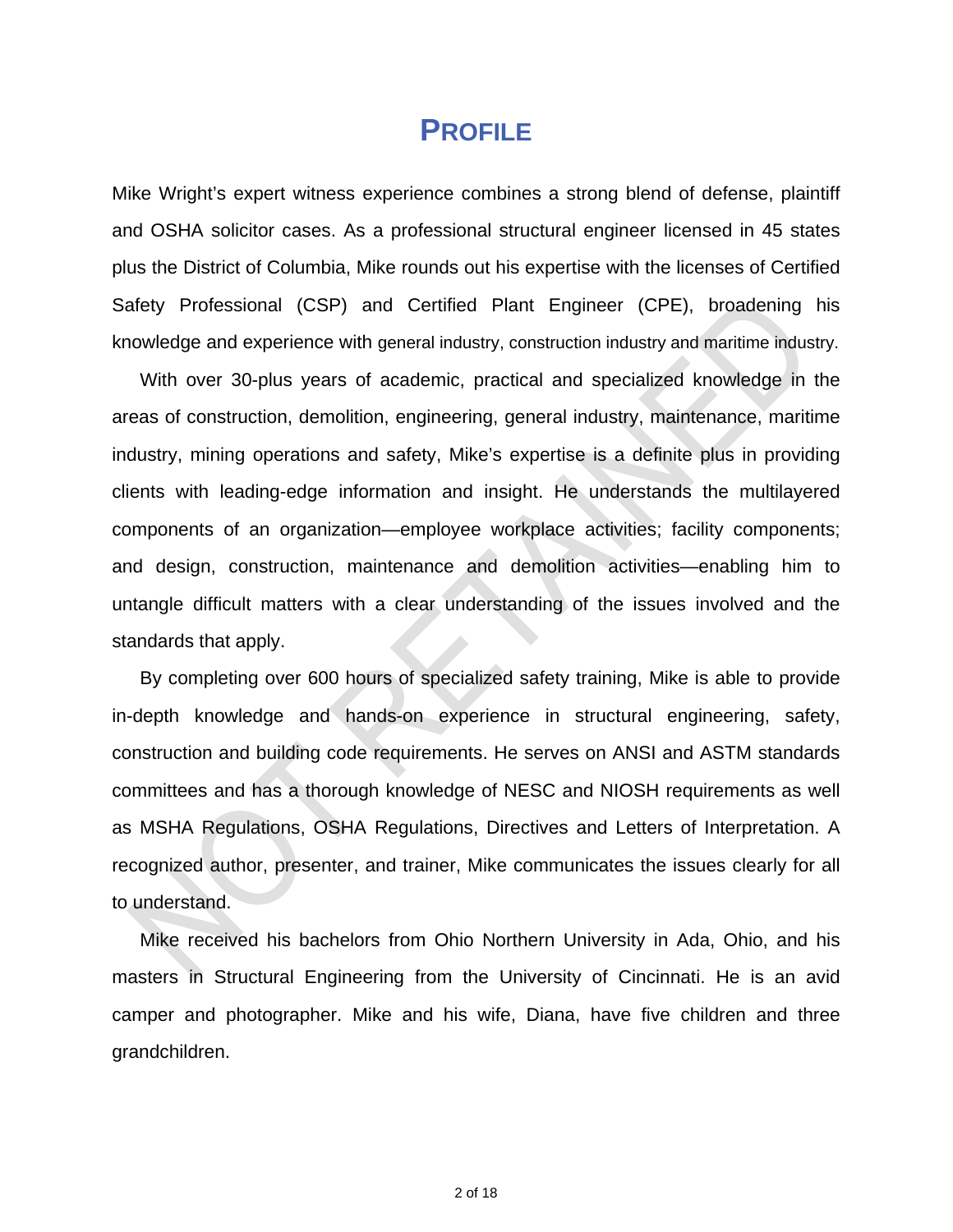### **OVERVIEW:**

### **CLIENT TYPES, DISCIPLINES, PRODUCT LIABILITY SERVICES, AND STANDARDS AND REGULATIONS**

#### **CLIENT TYPES** DISCIPLINES

- 
- 
- 
- 
- 
- Department of Defense ADA safety requirements
- Department of Labor **•** Confined space
- 
- General industry Fall protection
- 
- 
- 
- 
- 
- $\triangleright$  Retail
- $\triangleright$  Sports

#### **PRODUCT LIABILITY** SERVICES

- 
- 
- 
- $\triangleright$  Concrete pumper truck  $\triangleright$  Construction cranes
- 
- D Construction cranes 
D Consultation<br>
⇒ Consultation<br>
⇒ Depositions,
- 
- 
- 
- 
- $\triangleright$  Ladders and stepladders  $\triangleright$  Negligence
- 
- 
- $\triangleright$  Suspended scaffolding  $\triangleright$  Safety standards
- 
- 
- 

#### **STANDARDS AND REGULATIONS**

- $\triangleright$  ANSI
- $\triangleright$  ASME
- $\triangleright$  ASTM
- $\triangleright$  Jones Act
- $\triangleright$  MSHA
- $\triangleright$  OSHA
- $\triangleright$  U.S. Coast Guard

- $\triangleright$  Aerospace  $\triangleright$  Construction engineering and safety
- $\triangleright$  Amusement parks  $\triangleright$  General industry engineering and safety
- Aviation **Naritime** engineering and safety
- $\triangleright$  Commercial  $\triangleright$  Product liability
- $\triangleright$  Contractors  $\triangleright$  Safety engineering and training
	-
	-
- Entertainment Suspended crane loads
	-
- Manufacturing Ladders and stepladders
- Maritime Lockout/tagout
- Military Machine guarding
- Residential Product safety
- **Subsetzurant Structural engineering** Structural engineering

- Aerial lifts Accident cause analysis
- D Barges D Accident reconstruction
- $\triangleright$  Concrete pavers  $\triangleright$  Building codes—local, state and international  $\triangleright$  Concrete pumper truck  $\triangleright$  Construction contracts
	-
	-
	- Depositions, hearings and trials
- $\triangleright$  Forklifts  $\triangleright$  Field inspection
- D Gantry cranes **Intentional tort Intentional tort Intentional tort**
- Golf carts Job hazard analysis
- $\triangleright$  Heavy equipment  $\triangleright$  Multi-employer worksites
	-
- D Scaffolding **Premise liability**
- $\triangleright$  Scissor lifts  $\triangleright$  Product liability
	-
- $\triangleright$  Tower cranes  $\triangleright$  Steel erection
- $\triangleright$  Truck drills  $\triangleright$  Structural analysis
- **Structural collapse**  $\triangleright$  Structural collapse
	- $\triangleright$  Suspended load and rigging
	- $\triangleright$  Wrongful death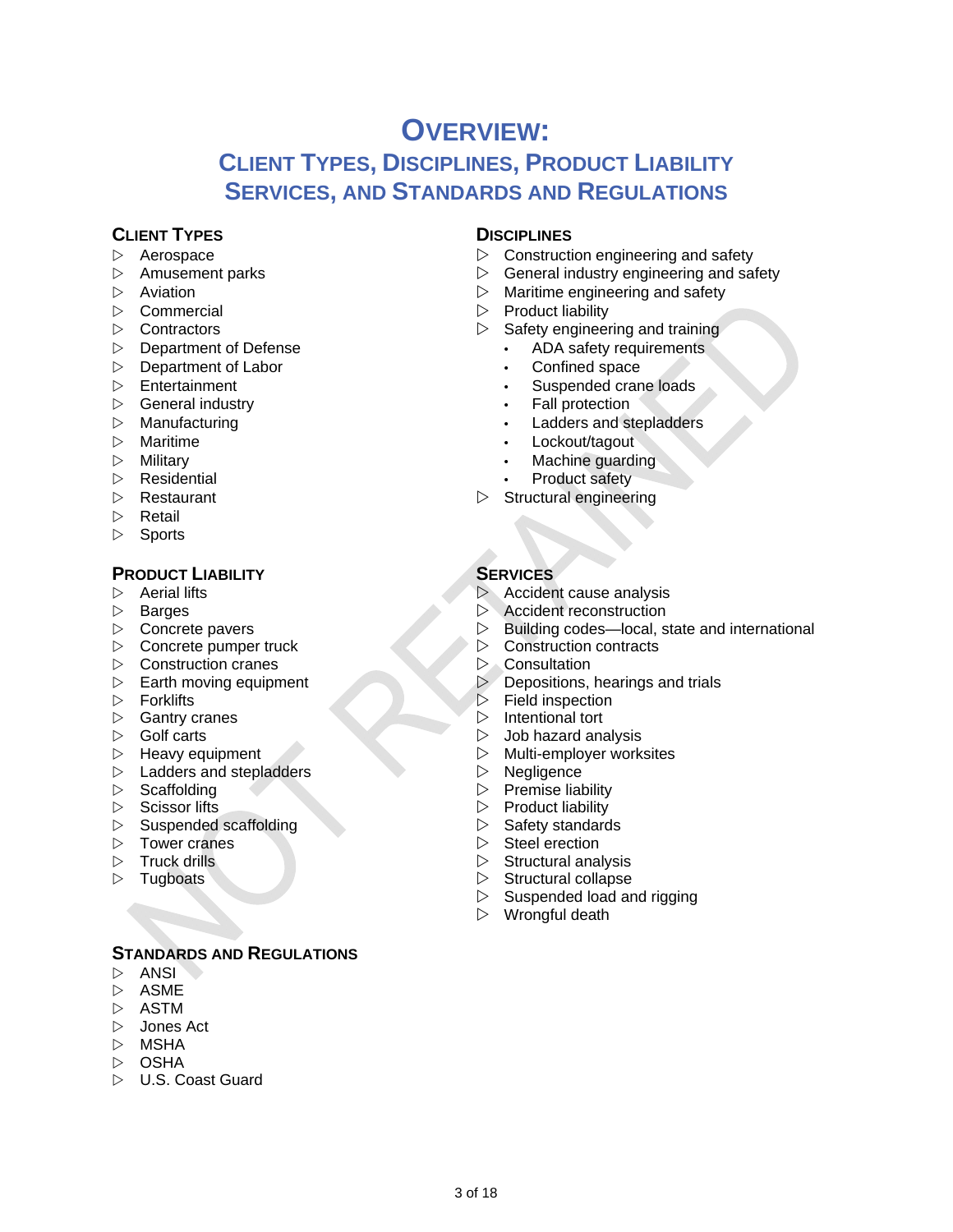# **CREDENTIALS**

The experience and qualifications of Michael C. Wright detailed below demonstrate his authority in the subject matter of engineering and safety.

- $\triangleright$  30+ years professional experience as structural engineer, safety engineer, construction engineer, certified safety professional, certified plant engineer, and expert witness
- $\triangleright$  100 million square feet of facility services, including design, renovation, inspection
- $\triangleright$  200 million square feet of fall protection programs
- $\triangleright$  600 hours of training, including fall protection, confined space entry, machine guarding, scaffolding, rescue, aerial and scissors lifts, suspended loads, ladders and stepladders, and confined space
- $\triangleright$  ADA safety requirements—developed audits, design protection criteria and foreseeable usage protection
- $\triangleright$  Aerial and scissors lifts—developed user training programs, audits, design criteria, user policies and procedures
- $\triangleright$  Confined space—developed user training programs, audits, design criteria, user policies and procedures
- $\triangleright$  Construction cranes, gantry cranes, tower cranes, and general industry cranes—developed user safety training programs, tire rollover guarding protection, audits, design criteria, user policies and procedures, and foreseeable usage protection
- $\triangleright$  Construction equipment tire rollover guarding protection—developed safety programs, audits, design protection criteria and foreseeable usage protection
- $\triangleright$  Conveyor safety—developed safety programs, audits, design protection criteria and foreseeable usage protection
- $\triangleright$  Earth moving equipment tire rollover guarding protection—developed safety programs, audits, design protection criteria and foreseeable usage protection
- $\triangleright$  Fall protection—designed, developed, and implemented written policies, procedures, rescue plans, OSHA fall protection plans, equipment specifications, and use
- $\triangleright$  Fall protection equipment—designed, developed, and implemented written user policies, testing procedures, rescue plans, user training programs, user design criteria, safety policies and safety procedures
- $\triangleright$  Golf cart safety—developed testing programs, audits, design criteria and foreseeable usage protection
- $\triangleright$  International author, presenter and trainer
- $\triangleright$  Ladders and stepladders—developed user training programs, audits, design criteria, policies and procedures
- Machine guarding—developed user training programs, audits, design criteria, policies, procedures and foreseeable usage protection
- $\triangleright$  Maritime safety
- $\triangleright$  Mine safety and health administration
- $\triangleright$  OSHA, MSHA, ANSI, ASTM requirements and industry safe practices
- OSHA Qualified Person
- $\triangleright$  Rollover protection structures—developed safety programs, audits, design criteria and foreseeable usage protection
- $\triangleright$  Safety training program developer and facilitator: confined space, construction safety, fall protection, general industry safety, horizontal lifelines, ladders and stepladders, lockout/tagout, machine guarding, rescue, roofing
- $\triangleright$  Scaffolding—developed user training programs, audits, design criteria, user policies and procedures
- $\triangleright$  Structural engineering for residential, commercial and industrial projects
- $\triangleright$  Structural specific and multi-discipline projects
- $\triangleright$  Suspended crane loads—develop training programs, audits, design criteria, policies and operating procedures,
- $\triangleright$  Suspended scaffolding—developed user training programs, audits, design criteria, user policies and procedures
- $\triangleright$  Window washing requirements—developed safety programs, audits, design protection criteria and foreseeable usage protection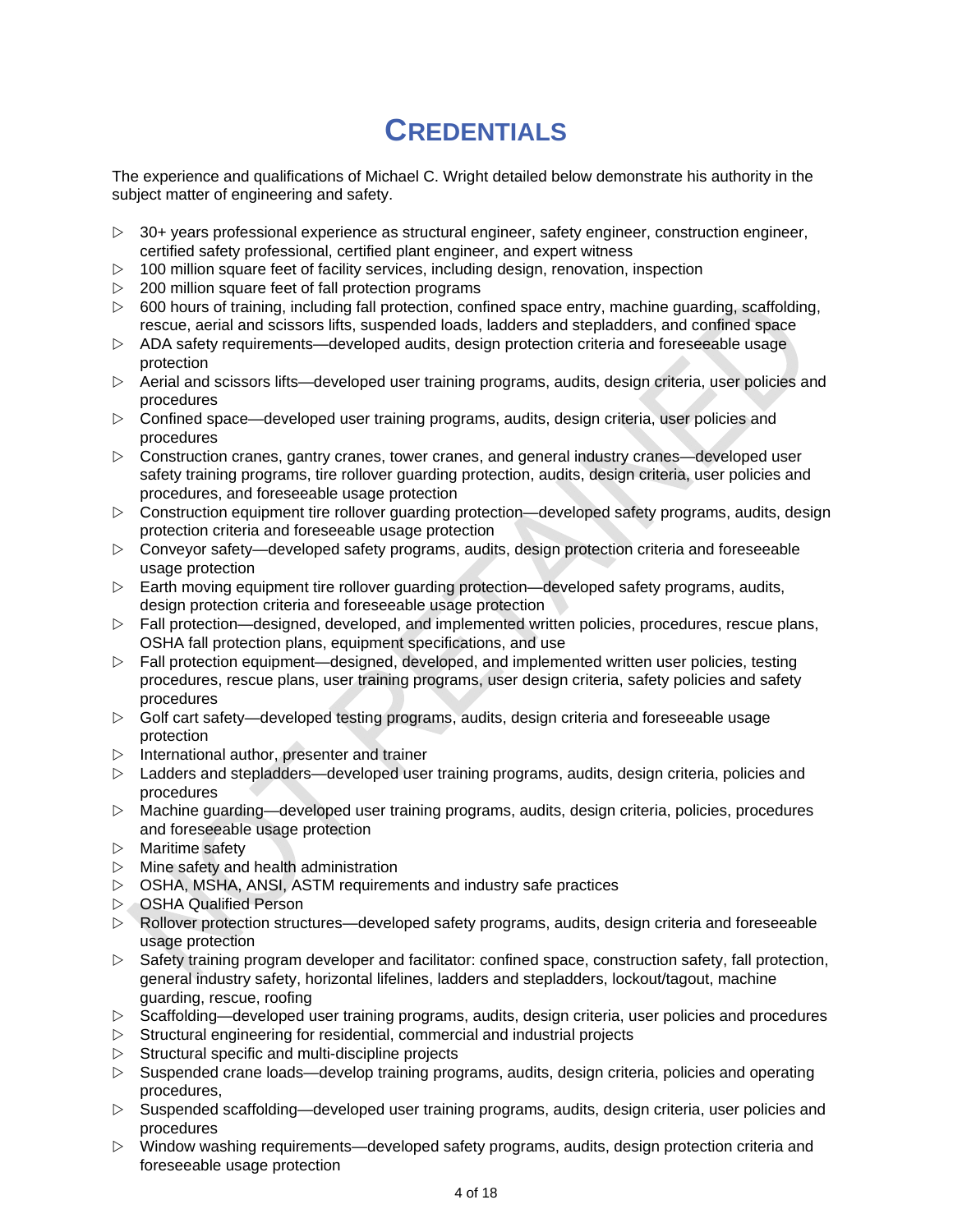# **EDUCATION**

MSCE—University of Cincinnati, 1978, Structural Engineering BSCE—Ohio Northern University, 1977, Civil Engineering

## **EMPLOYMENT HISTORY**

### **SAFETY THROUGH ENGINEERING, INC. SM**

*December 2003 to Present*  President, Professional and Licensed Engineer, Certified Safety Professional, Certified Plant Engineer and Expert Witness.

#### **ENGINEERING FIRM**

#### *May 1994 to December 2003*

Managing Principal of the Executive Council—highest level of engineering management and ownership responsibilities within the firm, major shareholder, and Principal-in-Charge of the Safety by Design® business team.

#### *January 1986*

Shareholder and Principal-in-Charge of the Industrial/Structural business team.

#### *January 1984*

Director of Industrial/Structural business team—responsible for overall management of the design of industrial, commercial and residential structural engineering projects.

*January 1981*  Project manager—designed multiple structural, residential, commercial and industrial projects.

#### *January 1980*

Field project engineer—provided inspection construction services for multiple structural projects.

#### *August 1978*

Staff structural engineer—designed individual projects.

### **LICENSES**

- Certified Safety Professional (CSP)—United States
- Certified Plant Engineer (CPE)—United States
- $\triangleright$  Professional Engineer (PE) in the following states:
- Alabama
- Arizona
- Arkansas
- California
- Colorado
- Connecticut
- Delaware
- District of Columbia
- Florida
- Georgia
- Illinois
- Indiana
- Iowa
- Kansas
- Kentucky
- Louisiana
- Maine
- Maryland
- Massachusetts
- Michigan
- Minnesota
- **•** Mississippi
- Missouri
- Montana
- Nebraska
- Nevada
- New Hampshire
- New Jersey
- New York
- North Carolina
- North Dakota
- Ohio
- Oklahoma
- Oregon
- Pennsylvania
- Rhode Island
- South Carolina
- South Dakota
- Tennessee
- Texas
- Utah
- Vermont
- Virginia
- Washington
- West Virginia<br>• Wisconsin
- Wisconsin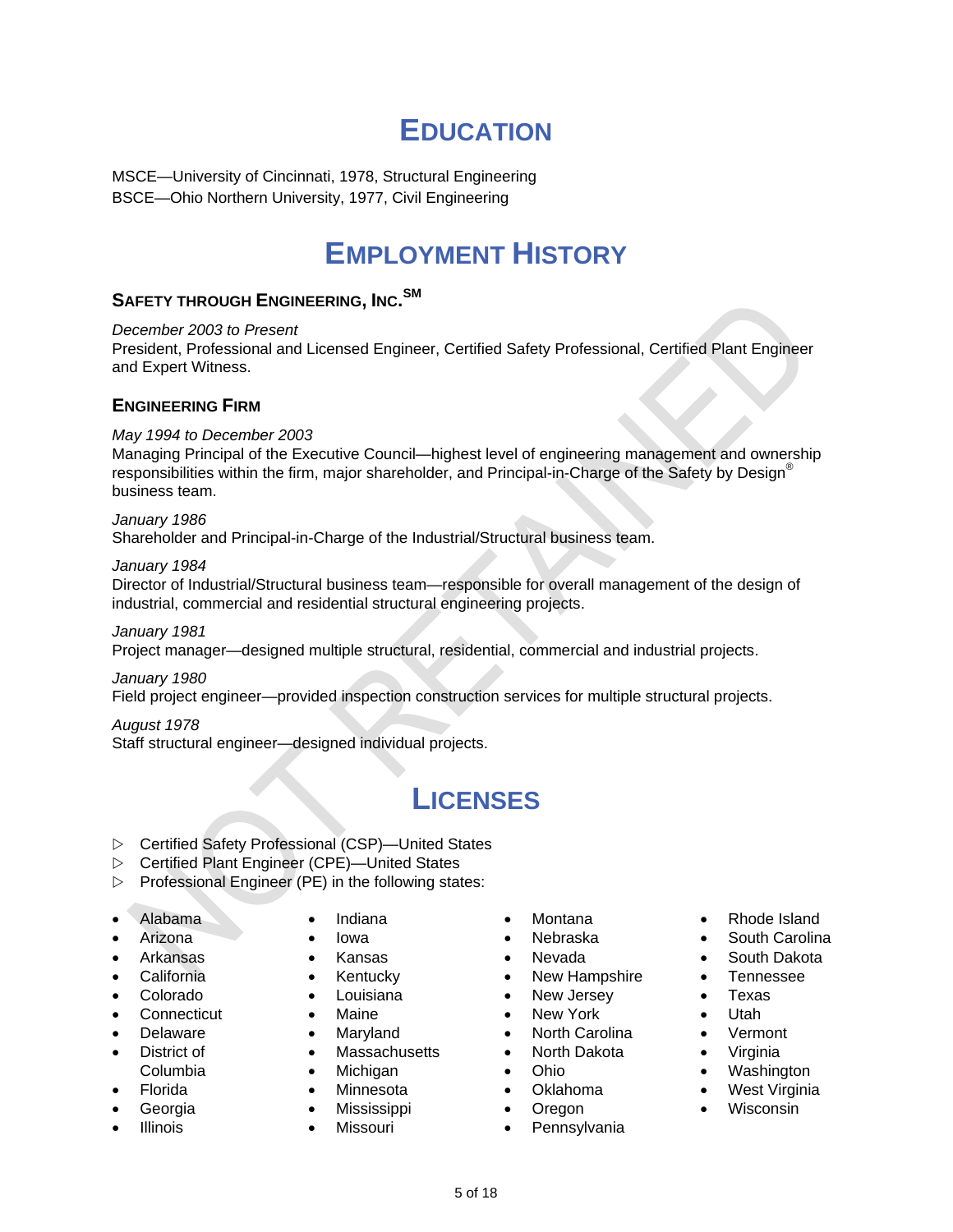# **AERIAL AND SCISSOR LIFTS**

Fully trained in the regulations and standards governing aerial and scissor lifts and knowledgeable of their proper application. Past experience includes the selection, use and inspection of equipment and the qualifications to determine if equipment is being used as intended by the manufacturer, OSHA and ANSI. Knowledge of structural engineering, the operation of aerial and scissor lifts on construction and general industry sites, and training adds to expertise.

- $\triangleright$  Developed criteria for continuous monitoring program
- $\triangleright$  Developed safety training program, including customized manuals
	- Construction industry
		- Awareness
		- User
		- Competent person
		- General industry
			- Awareness
			- User
			- ▶ Competent person
- $\triangleright$  Evaluation of hazard identification programs
- $\triangleright$  Has written policies, program and procedures
- $\triangleright$  Performed job hazard analysis
- $\triangleright$  Recommendations for use and training

#### *Courses*

| $\triangleright$ Aerial and Scissor Lift Operator Certified                     |  |
|---------------------------------------------------------------------------------|--|
| ▷ OSHA Course—Aerial Platform Lifts for Construction and General Industry  1997 |  |
|                                                                                 |  |
|                                                                                 |  |

#### *Instruction*

# **ANCHORAGE POINTS FOR FALL ARREST PROGRAMS**

#### *Companies*

- $\triangleright$  Boeing Corporation
- $\triangleright$  Daimler Chrysler Corporation
- $\triangleright$  Delphi Automotive Systems
- $\triangleright$  Department of Defense
- $\triangleright$  Department of Labor
- Ford Motor Company
- **⊳** General Motors
- $\triangleright$  Honda
- $\triangleright$  Lockheed Martin
- $\triangleright$  Navistar
- $\triangleright$  United States Navy
- $\triangleright$  Pacific Gas and Electric
- $\triangleright$  Procter and Gamble Company
- $\triangleright$  Saturn Corporation
- $\triangleright$  United States Air Force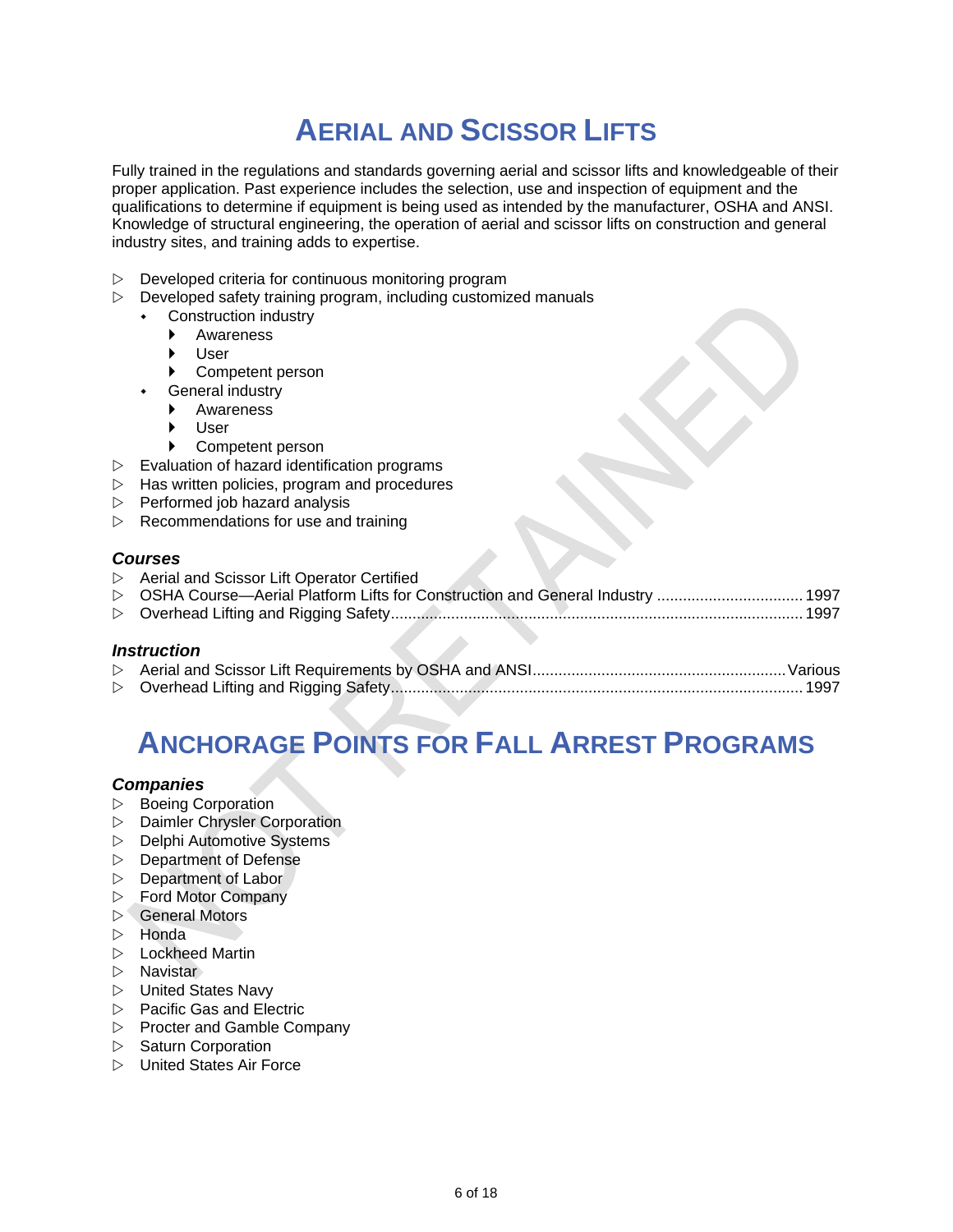#### *Types of Services Provided*

- $\triangleright$  Fall arrest anchorage points—crane system
- $\triangleright$  Fall arrest and restraint
- $\triangleright$  Fall arrest horizontal lifelines and anchorage points
- $\triangleright$  Hazard risk assessments, audits and remediation reports
- $\triangleright$  Identified and designed fall arrest anchorage point and machine systems
- $\triangleright$  Identified fall arrest anchorage point locations; developed training manual
- $\triangleright$  Roof fall protection system programs

### **AUTOCLAVED AERATED CONCRETE**

- $\triangleright$  Structural engineering design of AAC cladding panels for M.T.M. Molded Products
- $\triangleright$  Structural engineering design of AAC load bearing walls for residential residences
- $\triangleright$  Structural engineering design of AAC cladding panels for Repacorp
- $\triangleright$  Structural engineering design of AAC block walls for St. Patrick's Catholic Church
- $\triangleright$  Structural engineering design of an AAC load bearing wall for Crayex's blast room
- $\triangleright$  Structural engineering design of AAC cladding panels for J&M Manufacturing Company
- $\triangleright$  Structural engineering design of an AAC load bearing wall and an AAC roof for silo tank
- $\triangleright$  Structural engineering design of AAC cladding panels and an AAC load bearing wall for indoor facility at Youngstown State University
- $\triangleright$  Structural engineering design of AAC cladding panels for Arcanum Butler
- $\triangleright$  Structural engineering design of AAC cladding panels for the Graham Athletic Center
- $\triangleright$  Structural engineering design of AAC cladding panels for the South Main Elementary School

# **CONCRETE FLOOR AND FORMWORK**

#### **1999–2003**

Qualified Person nationally for the construction prefects for *CECO, Inc*. I designed, redesigned, reviewed, detailed, inspected and directed contractor limited means and methods for concrete formwork (flying forms and conventional shoring), including concrete roofs, concrete floors, stairs, ramps, vertical walls, pits, columns, foundations, etc.

#### **1998–2003**

Qualified Person internationally for a construction and renovation project for *P&G*. I designed, redesigned, reviewed, detailed, inspected and directed contractor means and methods for concrete conventional formwork shoring, including concrete roofs, concrete floors, vertical concrete walls, pits, tanks, columns, foundations, etc.

#### **1997–2003**

Qualified Person nationally for the construction prefects for *Baker Concrete, Inc*. I designed, redesigned, reviewed, detailed, inspected and directed contractor limited means and methods for concrete formwork (flying forms and conventional shoring), including concrete roofs, concrete floors, stairs, ramps, vertical walls, pits, columns, foundations, etc.

#### **1993–2003**

Structural Engineer and eventually Qualified Person consultant for *Shook, Inc*. I designed, redesigned, detailed, inspected and directed means and methods for concrete formwork, including vertical walls, columns, foundations and tanks. Worked with and directed the means and methods of some detailed concrete construction operations using conventional formwork.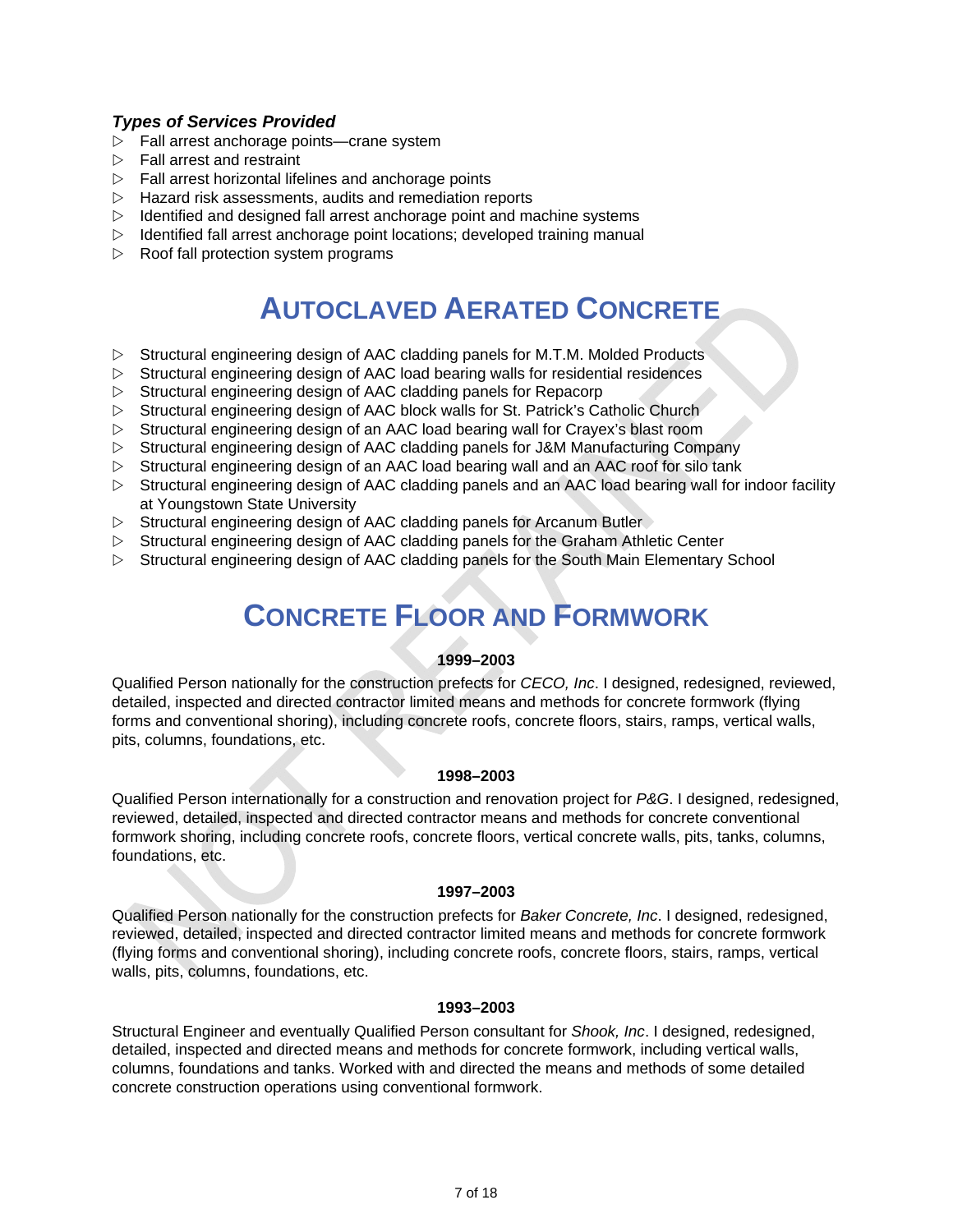#### **1993–2003**

Structural Engineer and Qualified Person consultant for *Danis*. I designed, detailed, inspected and directed means and methods for concrete formwork projects east of the Mississippi River (i.e., Sod Run, FL; Philadelphia, PA; Boston, MA; and Greenville, NC). Concrete formwork included conventional shoring, vertical walls, columns, foundations, pits, tanks, flying tables, etc.

#### **1981–2003**

Structural Engineer and eventually Qualified Person for *General Motors* with their in-house construction department and their general contractors. I designed, renovated, detailed, inspected and directed their means and methods for concrete conventional formwork shoring, including new factories, renovated factories, parts factories, machine foundations, vertical concrete walls, conventional shoring, concrete floors, roofs, tunnels, etc.

#### **1978–1982**

Structural Engineer and Qualified Person consultant for *Miller-Valentine, Inc*. I designed, detailed, inspected and directed means and methods for a mid-rise office building, for a low-rise office building and for have also designed warehousing concrete formwork, including flying forms, conventional shoring, vertical concrete walls, columns, foundations, etc.

### **CONSTRUCTION AND DEMOLITION EXPERIENCE**

Thirty (30+) plus years of experience in design and inspection of construction projects involving renovations and new construction of industrial facilities, structural components within facilities and commercial buildings. Experience includes:

- $\triangleright$  One and half (1.5) million square feet new construction of industrial facilities for General Motors.
- $\triangleright$  Four 25-ton top running crane systems for General Motors.
- $\triangleright$  New commercial store property for Prudential Insurance, including contractor performance review.
- $\triangleright$  Multiple building additions for Nova Steel Processing, including contractor performance reviews.
- $\triangleright$  Renovation of existing industrial facility for Delphi Chassis Systems.
- $\triangleright$  Renovation of existing factory to upgrade six 15-ton cranes to 20-tons each for Mead Paper.
- $\triangleright$  Reinforcement of US Steel facility and design of tanks and hoppers for mixing process.

Thirty (30+) plus years of experience with demolition projects in industrial, construction and commercial markets. Experience includes:

- $\triangleright$  Demolition and renovation of 1 million square-foot industrial facility for Shook, Inc.
- $\triangleright$  Demolition of buildings and tanks for Miami Paper.
- $\triangleright$  Demolition and renovation for 2 million square-foot industrial facility for use by General Motors.
- $\triangleright$  Demolition of 200,000 square-foot facility for Chrysler Corporation and design, inspection and contractor performance review for new facility that was built.

### **CONSTRUCTION CRANES**

Field inspected crane rigging, lifting location and methods for tilt-up buildings in Vandalia, Dayton and Cincinnati for two years, totaling approximately 3 million square feet of commercial and warehouse space.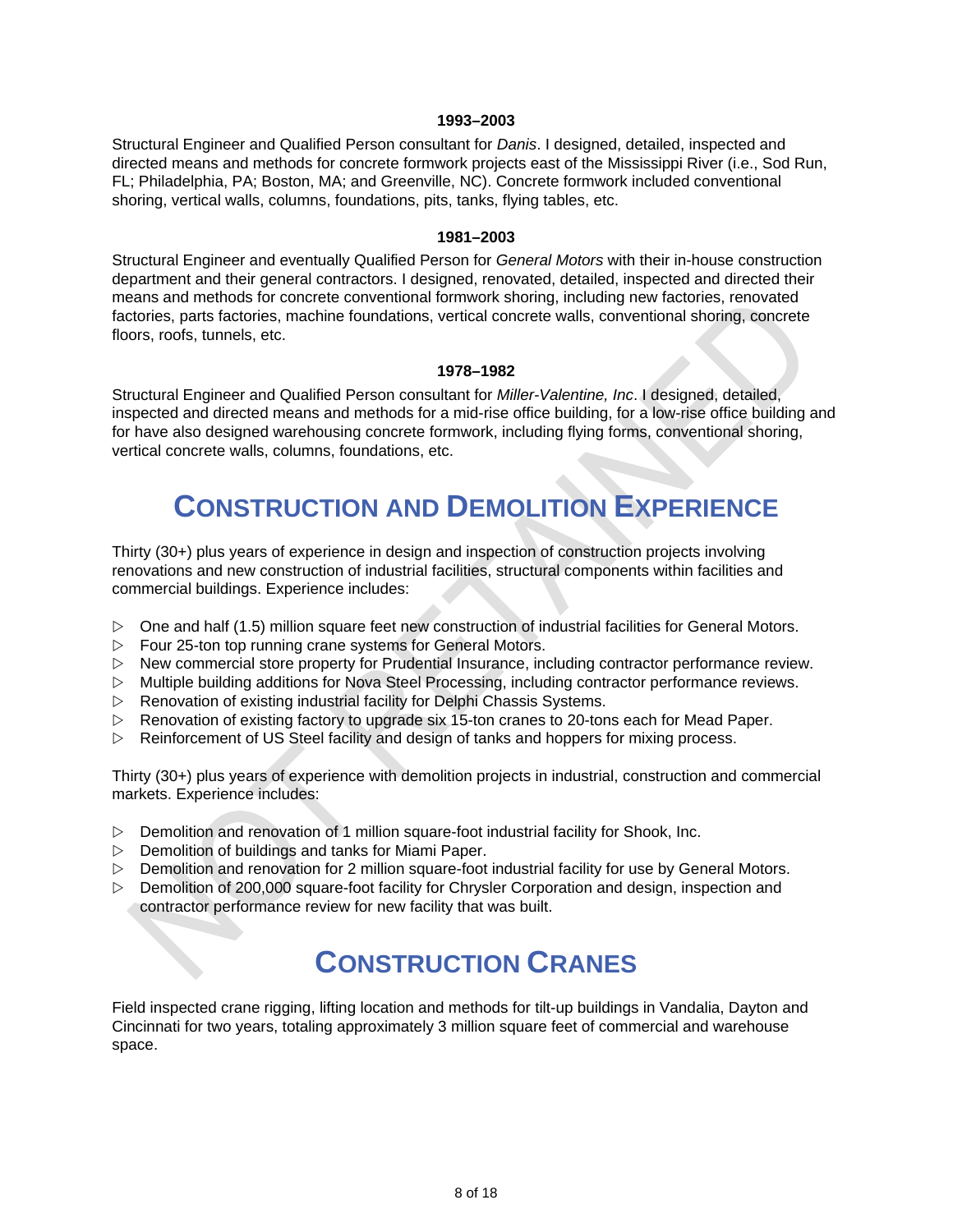# **CRANE SYSTEM DESIGN AND INSPECTION**

- $\triangleright$  Provided crane runway design reinforcement and inspection for Nova Steel.
	- Analyzed and reinforced existing facility
	- Four 30-ton top-running crane systems with crane clear spans of 100 feet and runway length of 800 feet
	- Provided field inspection
- $\triangleright$  Provided crane runway design along with crane support steel with caisson foundations.
	- 20-ton top-running crane with a crane clear span of 122 feet 6 inches and running length of 200 feet
	- Provided field inspection
- $\triangleright$  Provided crane runway design, crane support design and interlocking of trolley design for six 20-ton underhung crane systems.
	- Crane runway length of 600 feet
	- Crane clear spans of 100 feet
	- Provided roof truss reinforcement
	- Provided field inspection
- $\triangleright$  Provided Delphi with crane designs and inspection for over 200 underhung crane systems with capacities between 1 to 5 tons.
- $\triangleright$  Provided GM-Matamoras with six 25-ton top runway crane systems and crane support system with crane clear span of 35 feet and crane runway length of 700 feet.
- $\triangleright$  Provided GM-Pennsylvania with 25-ton top-running crane design with crane clear span of 40 feet and runway length of 150 feet.

## **ENGINEERING EXPERIENCE**

- $\triangleright$  Accident investigation and analysis
- $\triangleright$  Building shoring design and inspection
- $\triangleright$  Crane systems design and inspection
	- Top running—5 to 250 ton
	- Under hung—5 to 20 ton
- $\triangleright$  Design and analysis for wind, seismic, gravity loads
- $\triangleright$  Design, renovation, inspection—200 million square feet of amusement, aviation, commercial, industrial, maritime, military, residential and retail buildings
- $\triangleright$  Factory renovation and design
	- Improvements to existing facilities
	- New machine foundations
	- New crane systems
	- Cooling tower foundations
	- Dock enclosures
	- Working surface platforms
- $\triangleright$  Hazardous waste storage tanks
- $\triangleright$  Industrial, warehouse, and commercial concrete floors
- $\triangleright$  Injection molding machine mat foundations
- $\triangleright$  International building codes
- $\triangleright$  Machine foundations for dynamic and static machines
- $\triangleright$  Multilevel mixing platforms
- $\triangleright$  Plant layout design
- $\triangleright$  Platforms and mezzanines
- $\triangleright$  Safety design for factory and warehousing facilities
- $\triangleright$  Safety design recommendations for industrial machinery
- $\triangleright$  Safety regulations and standards
- $\triangleright$  Structural and civil engineering design and assessment
- $\triangleright$  Tank facilities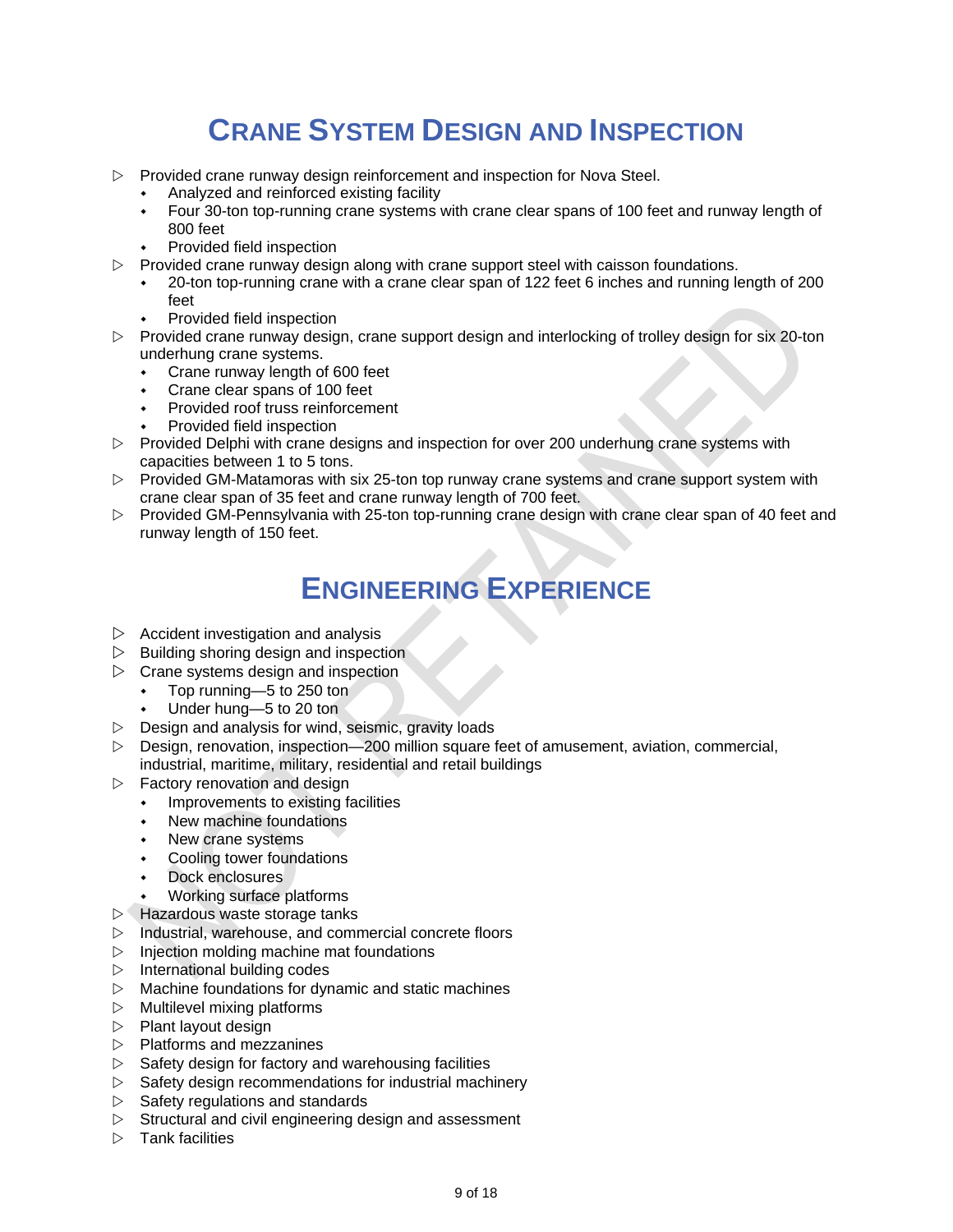### **FALL PROTECTION: CONCRETE CONTRACTORS FORMWORK LEADING EDGEWORK ACTIVITIES**

#### *Companies*

- $\triangleright$  Baker Concrete Company
- **▷** Ceco Concrete Construction, LLC
- $\triangleright$  Danis Construction—master plan for fall protection program
- $\triangleright$  Ferguson Construction
- $\triangleright$  Reynolds Metal Company
- $\triangleright$  Shook Construction

#### *Types of Services Provided*

- $\triangleright$  Anchor points—standard details
- Documentation video—script, editing, technical consultant for "Horizontal Lifeline Test and Verification of Design Procedures"
- Manual—anchorage points, procedures, rescue, evacuation
- $\triangleright$  Manual—horizontal lifeline: variations of spans and number of people on multiple spans
- Training—Competent Person, At-Risk Worker, Qualified Person

# **FALL PROTECTION SYSTEM DESIGN AND INSPECTION**

- $\triangleright$  Anchorage point location programs
- $\triangleright$  Communication towers
- $\triangleright$  Construction
- $\triangleright$  Cranes
- $\triangleright$  Evaluation
- $\triangleright$  Fall hazard identification
- $\triangleright$  Fall protection for roof workplace activities
- $\triangleright$  General industry
- $\triangleright$  Leading edge construction programs and procedures
- $\triangleright$  Low and steep roofing
- $\triangleright$  Precast
- $\triangleright$  Qualified person
- $\triangleright$  Recommendation and design
- $\triangleright$  Rescue programs and procedures
- $\triangleright$  Residential
- $\%$  Safety audit—job safety analysis
- $\triangleright$  Safety training program—general and construction industries
	- At-Risk Worker
	- Awareness
	- Competent Person
	- Horizontal lifeline
	- Horizontal lifeline procedures and usage
	- Qualified Person
	- Rescue
- $\triangleright$  Steel erection
- $\triangleright$  Wind power towers
- $\triangleright$  Written policies, programs and procedures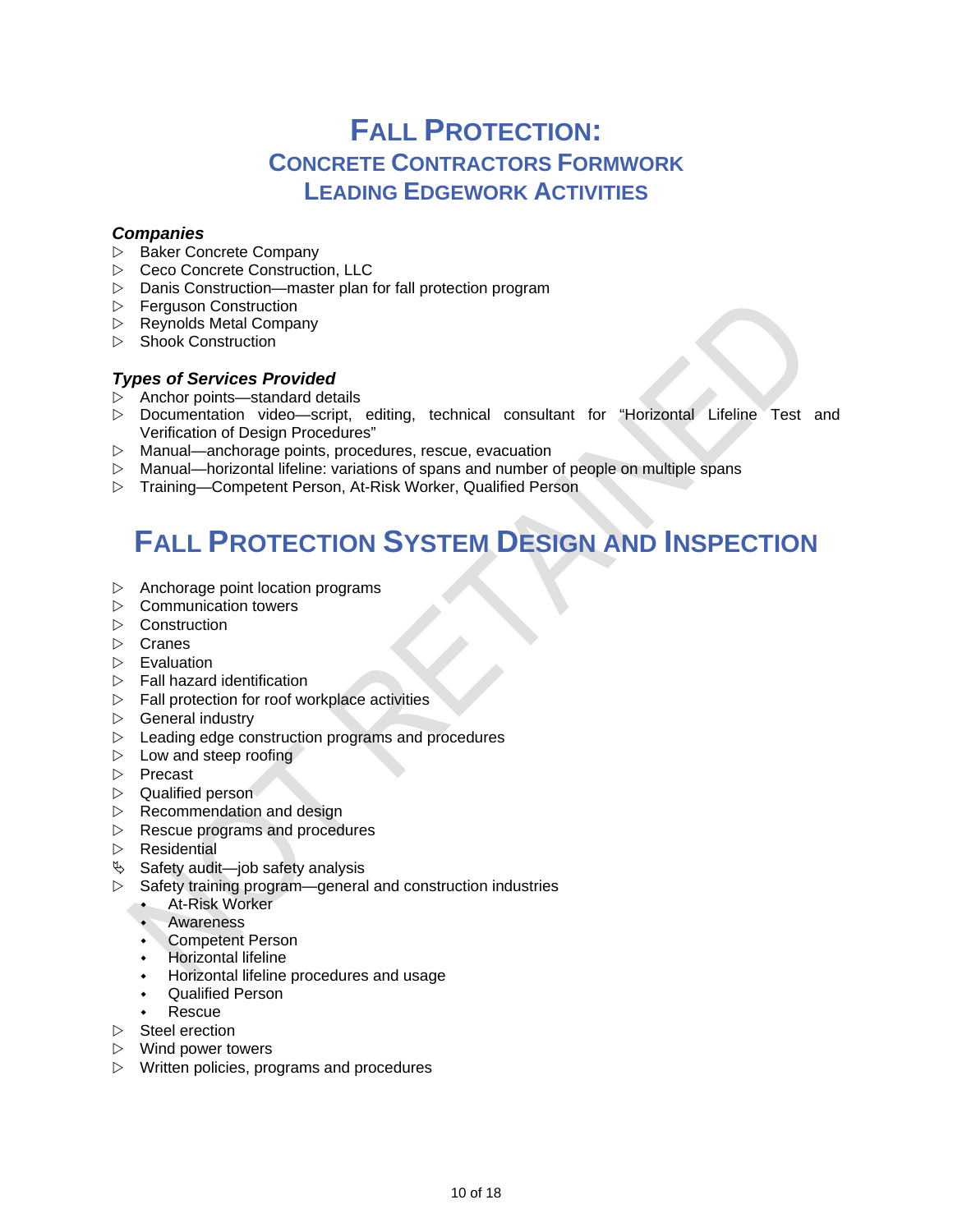### **LADDER SAFETY: PORTABLE, EXTENSION, STEPLADDERS AND FIXED STAIRS**

Fully trained in the regulations and standards governing ladders and knowledgeable of their proper application. Past experience includes the selection, use, and inspection of ladders and the qualifications to determine if the ladders are being used as intended by the manufacturer, OSHA and ANSI. Structural engineering knowledge, use on construction and general industry sites and training add to expertise.

- $\triangleright$  Developed criteria for continuous monitoring program
- $\triangleright$  Developed safety training program, including customized manuals
	- Construction industry
		- Awareness
		- User
		- Competent person
		- General industry
		- Awareness
		- User
		- Competent person
- $\triangleright$  Evaluation of hazard identification programs
- $\triangleright$  Has written policies, programs and procedures
- $\triangleright$  Made recommendations for use and training
- $\triangleright$  Performed job hazard analysis

#### *Courses*

|                  | ▷ OSHA/AGC, Mobile Section—Competency Awareness Training for Fall Hazards  2002 |  |
|------------------|---------------------------------------------------------------------------------|--|
|                  |                                                                                 |  |
|                  |                                                                                 |  |
|                  |                                                                                 |  |
|                  |                                                                                 |  |
|                  |                                                                                 |  |
|                  |                                                                                 |  |
| $\triangleright$ | Competent Person in Fall Protection Technology-CAL/NEV Safety and Health  1995  |  |
|                  |                                                                                 |  |

## **MACHINE GUARDING SAFETY**

- $\triangleright$  3 million square feet of machine guarding projects
- $\triangleright$  Continuous monitoring program
- $\triangleright$  Customized design methodology programs
- $\triangleright$  Developed machine guarding training programs, audits, design criteria, policies, procedures
- $\triangleright$  Evaluation of hazard programs
- $\triangleright$  Fall hazard identification programs
- $\triangleright$  Involvement with over 4,000 machines located at major manufacturing facilities
- $\triangleright$  Machine guarding courses, including:
	- Scientific Technologies, Inc., August 2003
	- Rockford Institute, March 2003
	- OSHA Course 204A Machinery and Machine Guarding Standards, February 2003
- Machine guarding training at GM Powertrain for supervisors, operators, maintenance, engineering
- $\triangleright$  Recommendation and design standards
- $\triangleright$  Safety audits—job safety analysis
- $\triangleright$  Safety training program: general industry awareness
- $\triangleright$  Written policies, program and procedures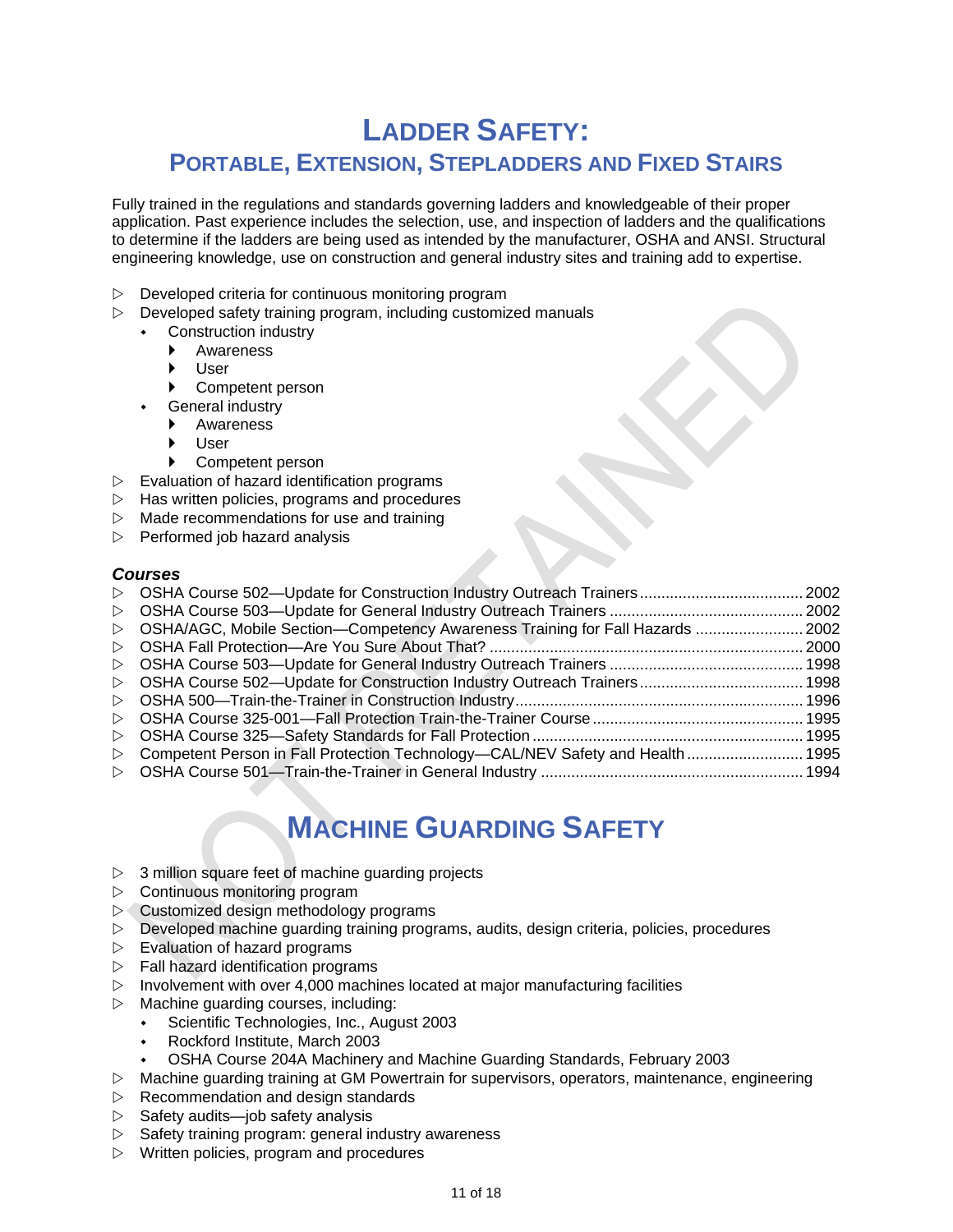# **MARITIME SAFETY**

- $\triangleright$  American Bureau of Shipping—Interwaterway Requirements
	- SOLAS Cargo Ship Safety Equipment Requirements
	- Mobile Offshore Drilling Unit Safety Requirements
- $\triangleright$  American National Standards Institute (ANSI)
- $\triangleright$  Code of Federal Regulations
	- Title 33: Navigation and Navigable Waters
	- Title 46: Shipping, Part 8—Vessel Inspection Alternatives, Subpart D—Alternate Compliance Program
- $\triangleright$  Maritime (Standards 29 CFR)
	- Part 1915: Occupational Safety and Health Standards for Shipyard Employment
	- Part 1917: Marine Terminals
	- Part 1918: Safety and Health Regulations for Long Shoring
- $\triangleright$  National Institute for Occupational Safety and Health (NIOSH)
- $\triangleright$  Occupational Safety and Health Administration (OSHA)
- $\triangleright$  U.S. Coast Guard
	- USCG Office of Design and Engineering Standards
- U.S. Coast Guard Approved Supplements
	- ABS Rules for Steel Vessels for Vessels Certificated for International Voyages (1 June 2003)
	- ABS Rules for Steel Vessels Under 90 Meters (295 Feet) in Length for Vessels Certificated for International Voyages (1 June 2003)
	- ABS Rules for Steel Vessels for Vessels on International Voyages (1 November 1999)
	- ABS Rules for Steel Vessels Under 90 Meters (295 Feet) in Length for Vessels on International Voyages (29 March 1999)
	- ABS Rules for Building and Classing Mobile Offshore Drilling Units and the 1989 IMO MODU Code (1 November 1998)
	- ABS Rules for Steel Vessels for Vessels on International Voyages (1 August 1997)
	- DNV Supplement, Revision 10 (October 2003)
- U.S. Coast Guard Publications
	- Navigation and Vessel Inspection Circular No. 2-95 "Alternate Compliance Program"
	- Marine Safety Manual Vol. II, Section B, CH. 9
	- Federal Register Vol. 60 No. 23 (February 3, 1995) "ACP and ABS Pilot Program"
	- Federal Register Vol. 61 No. 250 (December 27, 1996) "ACP and Recognized Societies"
	- Federal Register Vol. 63 No. 30 (February 13, 1998) "ACP Supplement Development Process"
	- Supplement Review and Revision Process
- $\triangleright$  U.S. Department of Homeland Security

# **RENOVATION OF MAJOR FACTORIES**

#### *Companies*

- Daimler Chrysler Corporation (Regional)
- Delphi Automotive Systems ( International and National)
- Ford Motor Company (Regional)
- $\triangleright$  General Motors (International and National)

#### *Types of Services Provided*

- $\triangleright$  Design Improvements to Existing Facilities
- $\triangleright$  Design New Machine Foundations
- $\triangleright$  Design New Crane Systems
- $\triangleright$  Design Cooling Tower Foundations
- $\triangleright$  Design Dock Enclosures
- $\triangleright$  Design Working Surface Platforms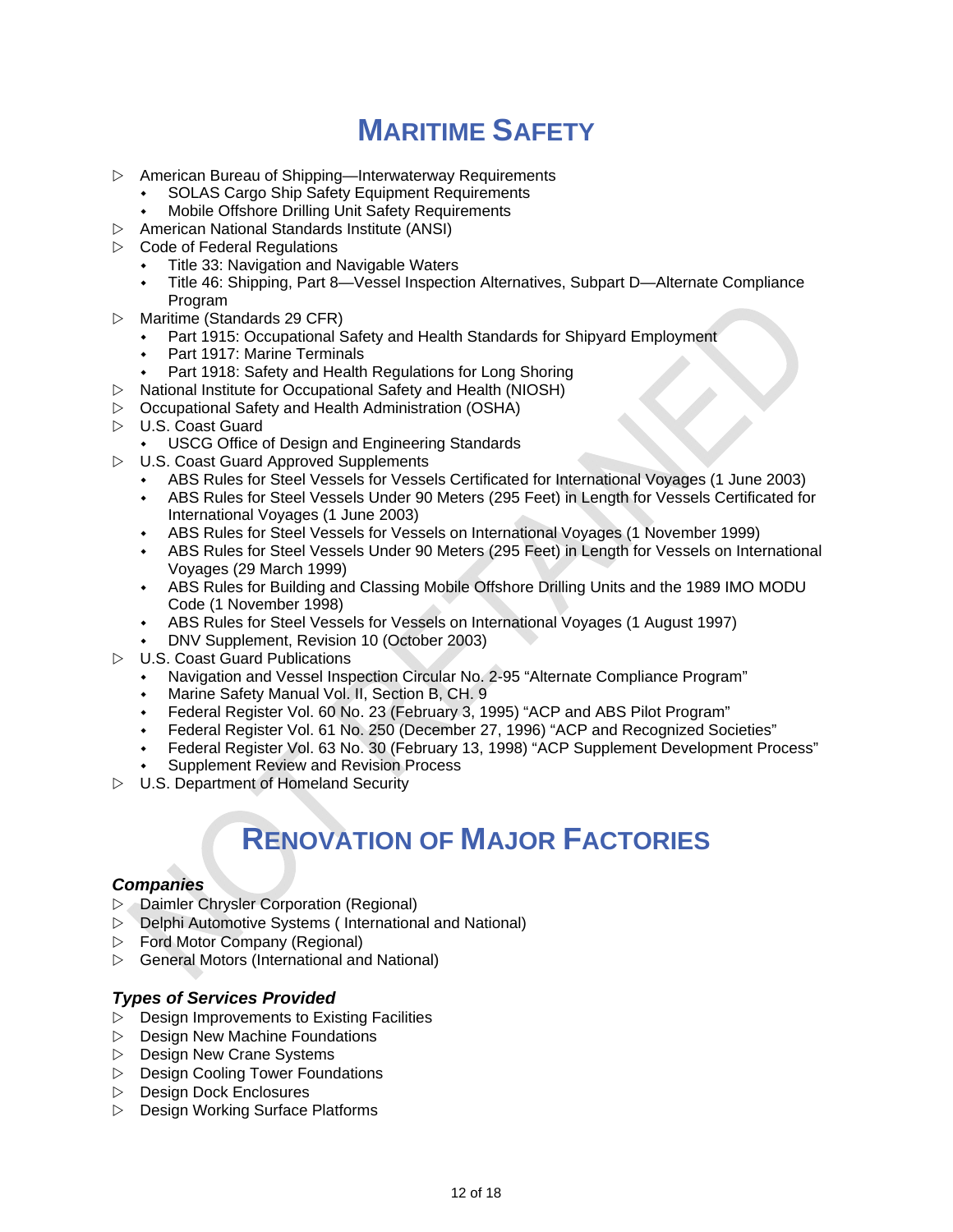# **RESIDENTIAL ROOFING EXPERIENCE**

- $\triangleright$  Four generations of residential contractors.
- $\triangleright$  Started own roofing construction company with my father.
- At age sixteen (16) formed "Wright Brothers Construction" with my brother. Work consisted of small commercial, residential and barn roofing projects.
- $\triangleright$  Types of roofs: standing seam metal roof, corrugated metal roof, rolled roofing, shingle roofing, slate roofing, hot four-ply with gravel roof, and hot four-ply, hot two-ply and hot three-ply roofing systems.
- $\triangleright$  Throughout lifetime, continue to do roofing projects for non-profit organizations, friends and family (work done in Michigan, Ohio, Kentucky, West Virginia, Florida, Tennessee, South Carolina and Indiana).

### **SAFETY PROGRAMS**

- $\triangleright$  Aerial and scissor lifts
- $\triangleright$  Amusement parks
- $\triangleright$  Confined space
- $\triangleright$  Design liaison
- $\triangleright$  Fall protection programs—200 million square feet
- $\triangleright$  Ladder and stepladder safety—portable and fixed
- $\triangleright$  Lockout/tagout
- $\triangleright$  Machine guarding programs—3 million square feet
- $\triangleright$  Rescue
- $\triangleright$  Roof deck structural integrity—33 million square feet
- $\triangleright$  Rope rescue
- $\triangleright$  Safety regulations, standards and industry safety practices
- $\triangleright$  Scaffolding
- $\triangleright$  Suspended crane loads
- $\triangleright$  Suspended scaffolding
- $\triangleright$  Systems design and analysis
- $\triangleright$  Trainer
- Working surface/platforms structural integrity—16 million square feet

# **SCAFFOLDING/SUSPENDED SCAFFOLDING/ TRANSPORT PLATFORM**

Fully trained in the regulations and standards governing scaffolding and knowledgeable of its proper application. Past experience includes the erection, use and dissembling of scaffolding and the ability to identify if equipment is being used as intended by the manufacturer, OSHA and ANSI. Knowledge of structural engineering, scaffolding training and construction experience adds to expertise.

#### *Lecturing Engagements*

| $\triangleright$ Amusement Industry Manufacturers and Suppliers International (AIMS) |  |
|--------------------------------------------------------------------------------------|--|
|                                                                                      |  |
| ▷ West Central Ohio Safety Council; Why Falls Are Still Killing Our Workers  1999    |  |
| ▷ American Contractors Insurance Group, Inc.; Contractor Education Series            |  |
| on Fall Protection Requirements. Scaffolding. Video for Safety/Claims                |  |
|                                                                                      |  |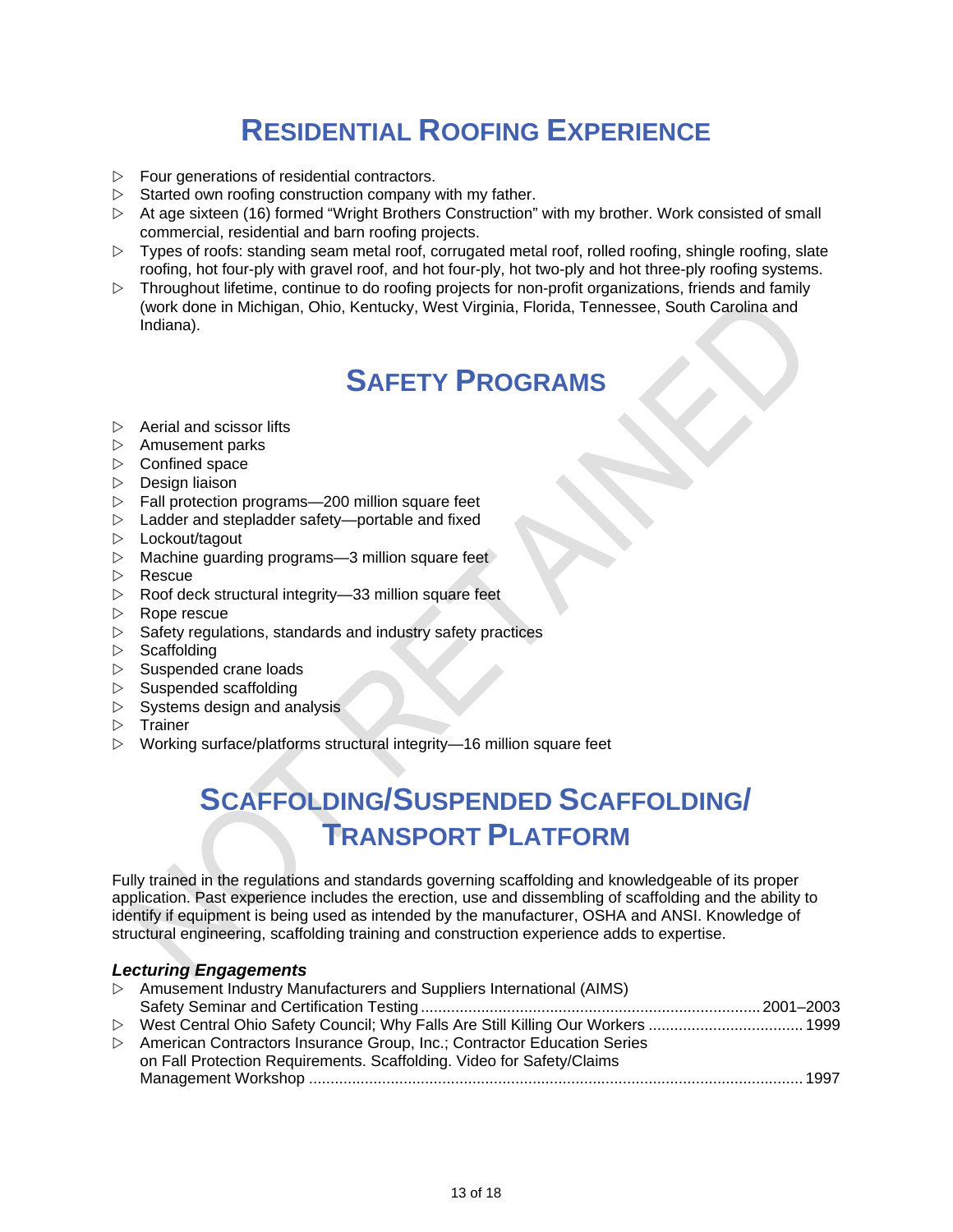#### *Courses*

|                  | ▷ OSHA/AGC, Mobile Section: Competency Awareness Training for Fall Hazards  2002       |  |
|------------------|----------------------------------------------------------------------------------------|--|
|                  |                                                                                        |  |
|                  |                                                                                        |  |
|                  |                                                                                        |  |
|                  |                                                                                        |  |
|                  |                                                                                        |  |
|                  |                                                                                        |  |
| $\triangleright$ | Competent Person in Fall Protection Technology: CAL/NEV Safety and Health 1995         |  |
|                  |                                                                                        |  |
|                  |                                                                                        |  |
|                  |                                                                                        |  |
|                  | ▷ OSHA Fall Protection in the Construction Industry: Current Enforcement Emphasis 1993 |  |
|                  |                                                                                        |  |

# **TRAINING SAFETY PROGRAMS: INCLUDES CUSTOMIZED TRAINING MANUALS**

### *Awareness Training*

|                  | <b>Awareness Training</b>        |      |  |  |  |  |
|------------------|----------------------------------|------|--|--|--|--|
| $\triangleright$ |                                  |      |  |  |  |  |
| $\triangleright$ |                                  |      |  |  |  |  |
| $\triangleright$ |                                  |      |  |  |  |  |
|                  |                                  |      |  |  |  |  |
|                  | <b>Program Administrator</b>     |      |  |  |  |  |
|                  |                                  | 2010 |  |  |  |  |
|                  | <b>Competent Person Training</b> |      |  |  |  |  |
| $\triangleright$ |                                  |      |  |  |  |  |
| $\triangleright$ |                                  |      |  |  |  |  |
| $\triangleright$ |                                  |      |  |  |  |  |
| $\triangleright$ |                                  |      |  |  |  |  |
| $\triangleright$ |                                  |      |  |  |  |  |
| $\triangleright$ |                                  |      |  |  |  |  |
| $\triangleright$ |                                  |      |  |  |  |  |
| $\triangleright$ |                                  |      |  |  |  |  |
| $\triangleright$ |                                  |      |  |  |  |  |
| $\triangleright$ |                                  |      |  |  |  |  |
| $\triangleright$ |                                  |      |  |  |  |  |
| $\triangleright$ |                                  |      |  |  |  |  |
| $\triangleright$ |                                  |      |  |  |  |  |
| $\triangleright$ |                                  |      |  |  |  |  |
| $\triangleright$ |                                  |      |  |  |  |  |
| $\triangleright$ |                                  |      |  |  |  |  |
| $\triangleright$ |                                  |      |  |  |  |  |
| $\triangleright$ |                                  |      |  |  |  |  |
| $\triangleright$ |                                  |      |  |  |  |  |
| $\triangleright$ |                                  |      |  |  |  |  |
| $\triangleright$ |                                  |      |  |  |  |  |

### *Qualified Person Training*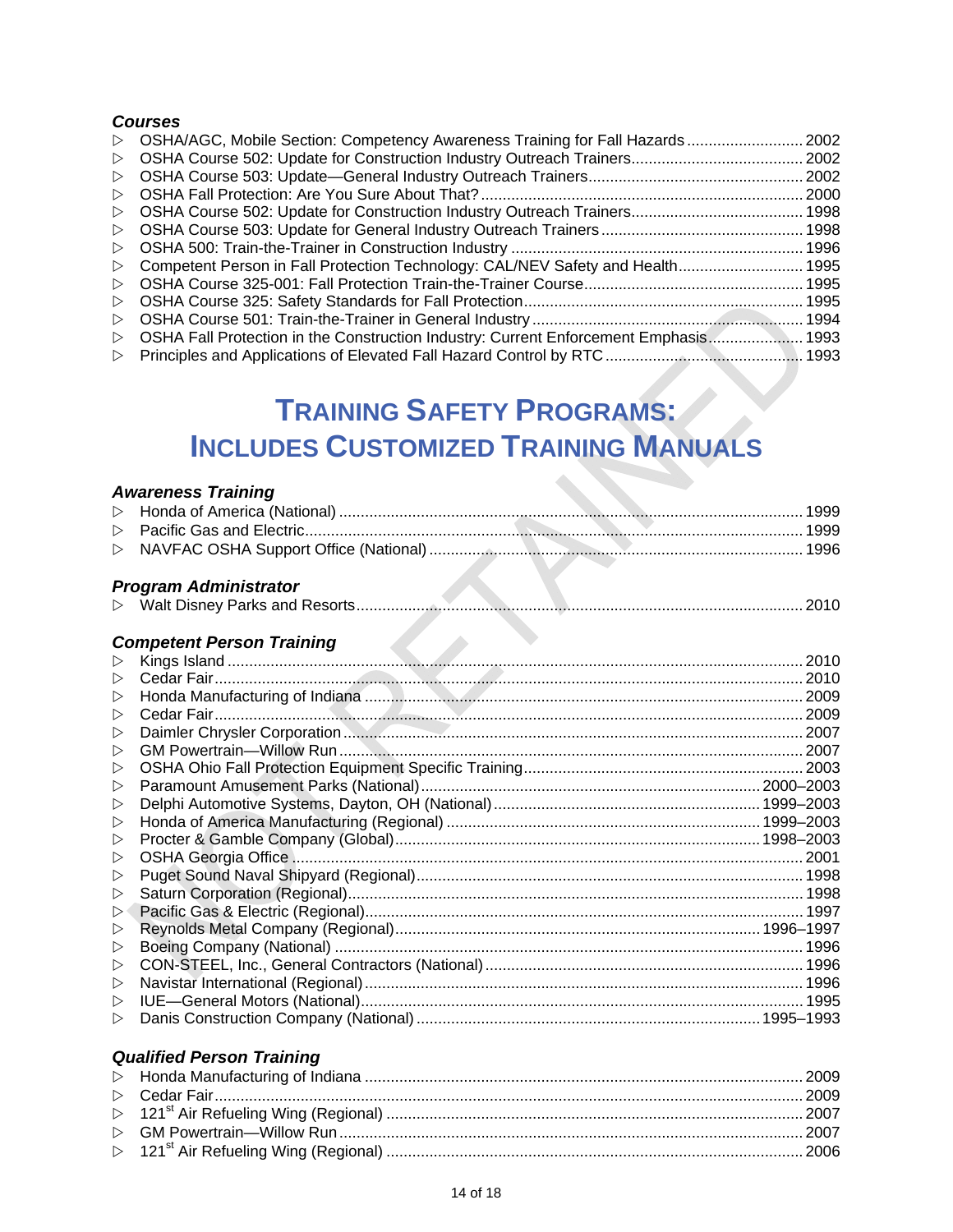### *Machine Guarding Training*

|  |  |  | ▷ GM Powertrain (Regional): Supervisors, Operators, Maintenance and Engineering 2003 |
|--|--|--|--------------------------------------------------------------------------------------|
|  |  |  |                                                                                      |
|  |  |  |                                                                                      |
|  |  |  |                                                                                      |
|  |  |  |                                                                                      |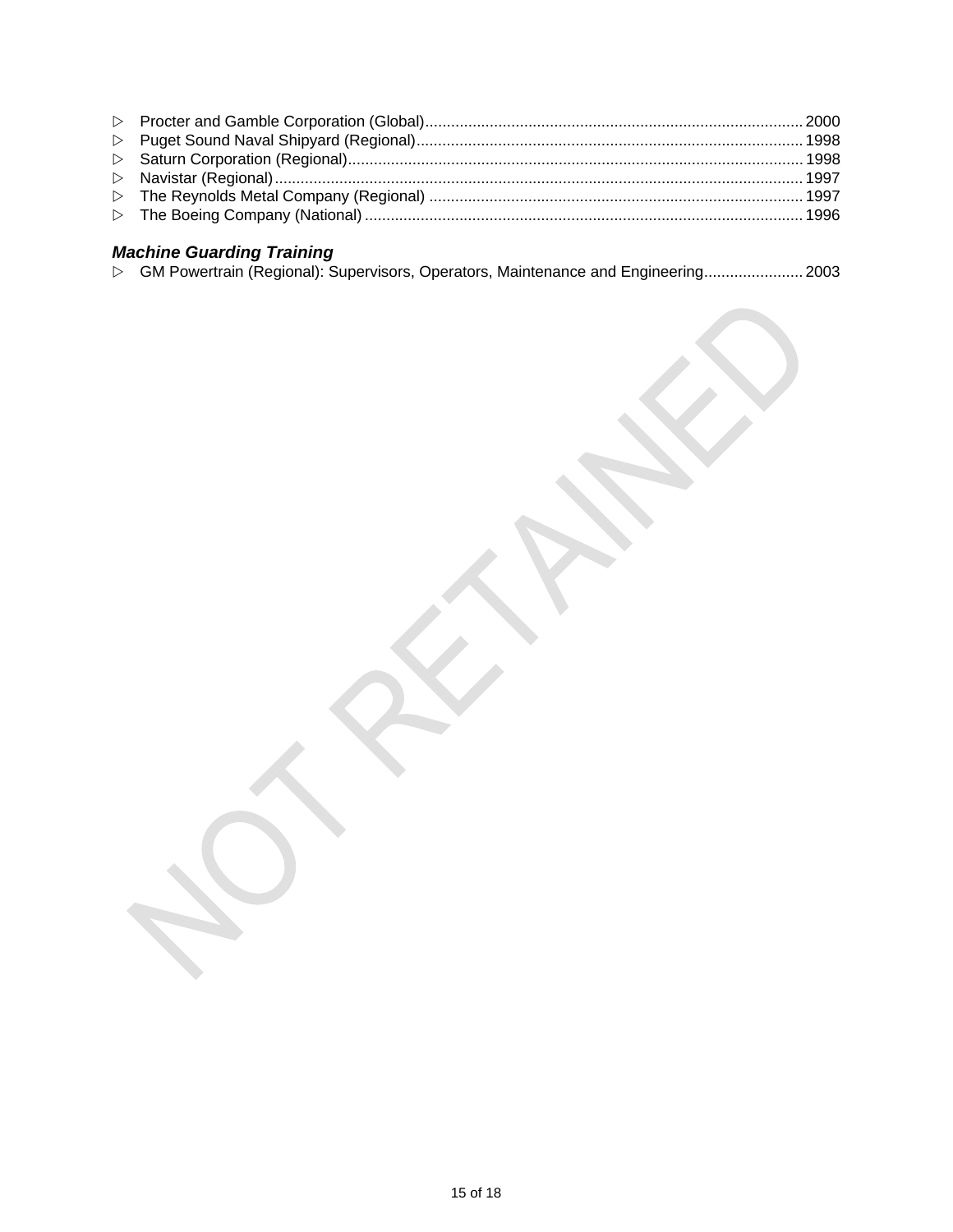### **MEMBERSHIPS**

- $\triangleright$  American Concrete Institute (ACI)
- $\triangleright$  American Forest and Paper Association (AF&PA)
- $\triangleright$  American Industrial Hygiene Association (AIHA)
- $\triangleright$  American Institute of Steel Construction (AISC)
- American National Standards Institute—Standards Committee Member (ANSI)
	- A1264.1-2007: "Safety Requirements for Workplace Walking/Working Surfaces and Their Access; Workplace Floor, Wall and Roof Openings; Stairs and Guardrails Systems" —Safety Standards for Floor and Wall Openings, Railings, and Toeboards and Fixed General Industrial Stairs Committee Member
	- Z117: "Safety Requirements for Confined Spaces"—Confined Space Committee Member
	- Z359—Fall Protection Full Committee Member
	- Z359.0-2007: "Definitions and Nomenclature Used for Fall Protection and Fall Arrest"—Vice Chairman for Managed Fall Protection Program Subcommittee
	- Z359.1-1992 (R1999): "Historical Document"
	- Z359.1-2007: "Safety Requirements for Personal Fall Arrest Systems, Subsystems and Components"—Subcommittee Member
	- Z359.2-2007: "Minimum Requirements for a Comprehensive Managed Fall Protection Program"—Subcommittee Member
	- Z359.3-2007: "Safety Requirements for Positioning and Travel Restraint Systems"— Subcommittee Member
	- Z359.4-2007: "Safety Requirements for Assisted-Rescue and Self-Rescue Systems, Subsystems and Components"
	- Z359.6-200X: "Safety Requirements and Specifications for Personal Fall Arrest Systems (PFAS)"
	- Z359.8-200X: "Safety Requirements for Rope Access"
	- Z359.12-200X: "Safety Requirements for Connecting Components for Personal Fall Arrest Systems (PFAS)"
	- Z359.15-200X: "Safety Requirements for Vertical Lifelines for Personal Fall Arrest Systems (PFAS)"
	- Z359.16-200X: "Safety Requirements for Fall Arresters for Personal Fall Arrest Systems (PFAS)"
	- Z359.17-200X: "Safety Requirements for Horizontal Lifelines for Personal Fall Arrest Systems (PFAS)"
	- Z359.18: Safety Requirements for Anchorage Connectors for Personal Fall Arrest Systems (PFAS) Subcommittee
	- Z490: Criteria for Best Practices in Safety, Health and Environmental Training Committee
- $\triangleright$  American Society of Civil Engineers (ASCE)
- $\triangleright$  American Society of Safety Engineers (ASSE)
- $\triangleright$  American Welding Society (AWS)
- $\triangleright$  American Wood Council (AWC)
- $\triangleright$  Amusement Industry Manufacturers and Suppliers International (AIMS)
- $\triangleright$  Association for Facilities Engineering (AFE)
- Association of Iron and Steel Engineers (AISE)
- ASTM Committee F24, Amusement Rides and Devices
- ASTM Committee F24.24 on Design and Manufacture: New Ride Fall Protection Working Group Chairman
- $\triangleright$  Certified Plant Engineer (through Association for Facilities Engineering) (CPE)
- $\triangleright$  Cincinnati Society of Safety Engineers
- $\triangleright$  Dayton Society of Professional Engineers
- $\triangleright$  International Society for Fall Protection (ISFP)
- $\triangleright$  National Fire Protection Association (NFPA)
- $\triangleright$  National Safety Council (NSC)
- $\triangleright$  National Society of Professional Engineers (NSPE)
- $\triangleright$  Institute for Safety Through Design Institute—Charter Member (ISTD)
- $\triangleright$  The Masonry Society (TMS)
- United States Technology Advisory Group (U.S. TAG) to ISO/TC94/SC4 Delegation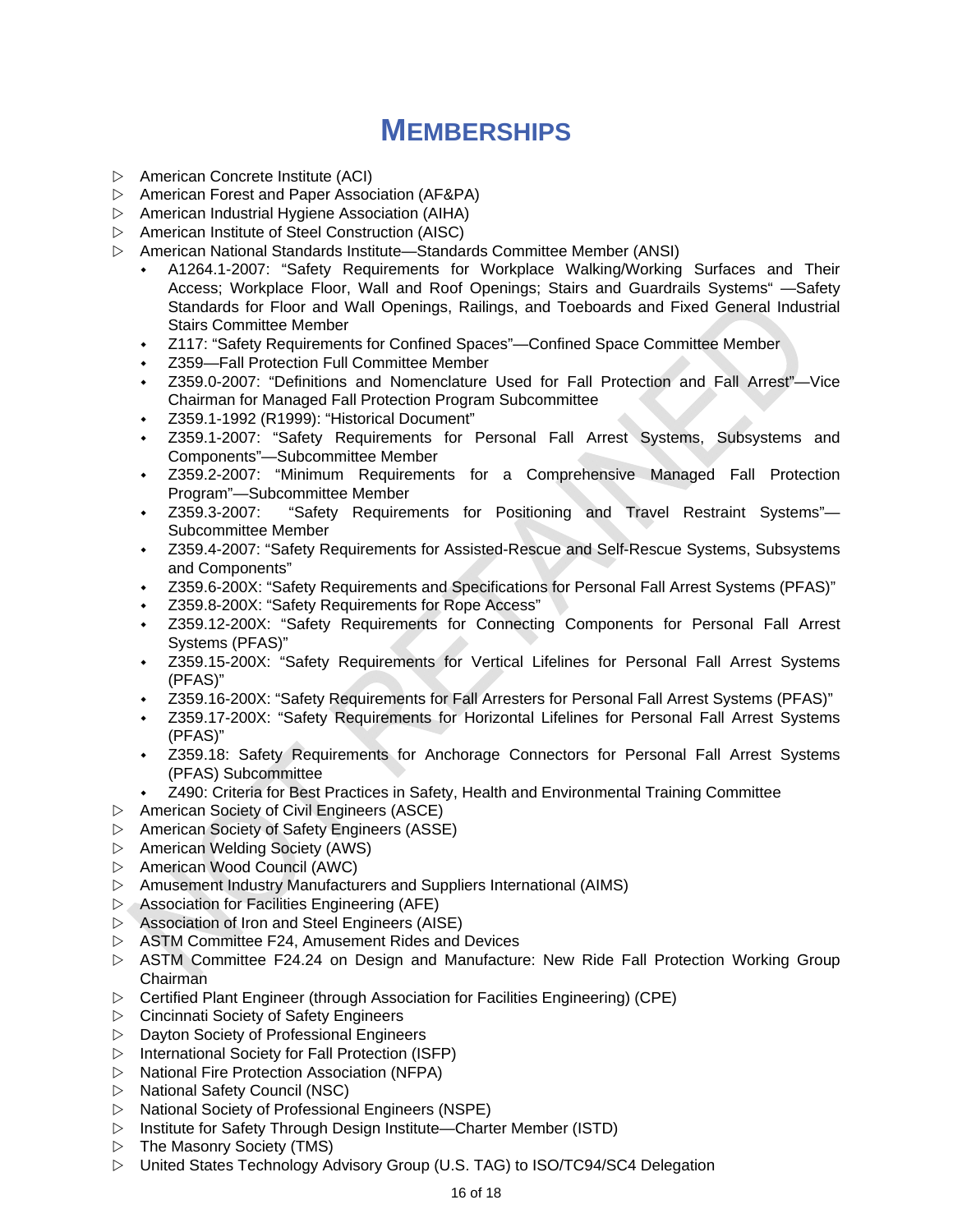### **PUBLISHED ARTICLES**

Wright, Michael C., and Mark E. Williams. "OSHA's Proposed Subparts D and I: What's the Big Deal?" Proceedings of the 2011 ASSE Professional Development Conference & Exposition, June 12–15, 2011, Session No. 619.

- Wright, Michael C., Jeremy Deason, and Mark E. Williams. "Design the Hazards Away: Increased Fall Protection via Sustainable Safety Principles." *Facility Safety Management*, February 2011, 18–20.
- Wright, Michael C. "Alternative Procedures vs. Conventional Fall Protection Systems." *Facility Safety Management*, September 2010, 37–38, 39.
- Wright, Michael C., Jeremy Deason, and Mark E. Williams. "Portable Ladders: Inspect, Train and Differentiate Based on Design and Use." *Facility Safety Management*, July 2010, 15–17.
- Wright, Michael C. Quoted in "Orthostatic Intolerance: Prevent Prolonged Suspension in Fall Protection Devices." *Facility Safety Management*, May 2010, 25–28 (no author).
- Wright, Michael C., and Jeremy Deason. "Sustainable Safety: A Lifecycle Strategy for Fall Prevention." *Facility Safety Management*, February 2010, 17–20.
- Wright, Michael C., and Moniqua Suits. "Safety Steward: Training Takes a New Direction." in Chapter 3: "Consulting, Insurance & Loss Control." *The Grey House Safety & Security Directory*, 2008, 125–26.
- Wright, Michael C., and Moniqua Suits. "Are You Rescue-Ready for Fall Protection?" in Chapter 7: "Fall Protection." *The Grey House Safety & Security Directory*, 2008, 375–79.
- Wright, Michael C., and Moniqua Suits. "Why We Need Managed Fall Protection." in Chapter 7: "Fall Protection." *The Grey House Safety & Security Directory*, 2008, 501–502.
- Wright, Michael C. "Machine Guarding Safety from Purchase to Programs." in Chapter 10: "Machine Guards, Process Guidelines & Tool Handling." *The Grey House Safety & Security Directory*, 2008, 695–97.
- Wright, Michael C. Quoted in "New Frontiers in Fall Protection Equipment." By Katherine Torres, *Occupational Hazards*, June 2007, 31–35.
- Wright, Michael C. "Take Your Safety Training to New Heights: Fall Protection." *Industrial Safety & Hygiene News*, January 2007, 42, 44.
- Wright, Michael C., and Moniqua Suits. "Maverick Thinking: Fall Protection Through Engineering, Better Training." *Facility Safety Management*, September 2006, n.p.
- Wright, Michael C., and Moniqua Suits. "Safety Training: Hard to Be Successful Without It." *Facility Safety Management*, August 2006, 26–30.
- Wright, Michael C., Moniqua Suits, and Thomas M. Green. "OSHA's Multi-Employer Work Site Policy: Who's on First?" *Occupational Health & Safety*, Vol. 75, No. 7 (July 2006): n.p.
- Wright, Michael C., Moniqua Suits, and Katie Karnehm. "Fall Prevention Strategies: Four Key Areas to Consider in Program Development." *Professional Safety*, May 2006, 69–71.
- Wright, Michael C., and Moniqua Suits. "Safety Steward: Training Takes a New Direction." in Chapter 3: "Consulting, Insurance & Loss Control." *The Grey House Safety & Security Directory*, 2006, 91–92.
- Wright, Michael C., and Moniqua Suits. "Are You Rescue-Ready for Fall Protection?" in Chapter 7: "Fall Protection." *The Grey House Safety & Security Directory*, 2006, 375–79.
- Wright, Michael C., and Moniqua Suits. "New Fall Protection ANSI Standards Proposed." *Transmission & Distribution World Magazine*, November 2005, n.p.
- Wright, Michael C., Moniqua Suits and Katie Karnehm. "Hierarchy of Fall Protection: Engineering and Planning for Safety in the Workplace." *Facility Safety Management*, November 2005, n.p.